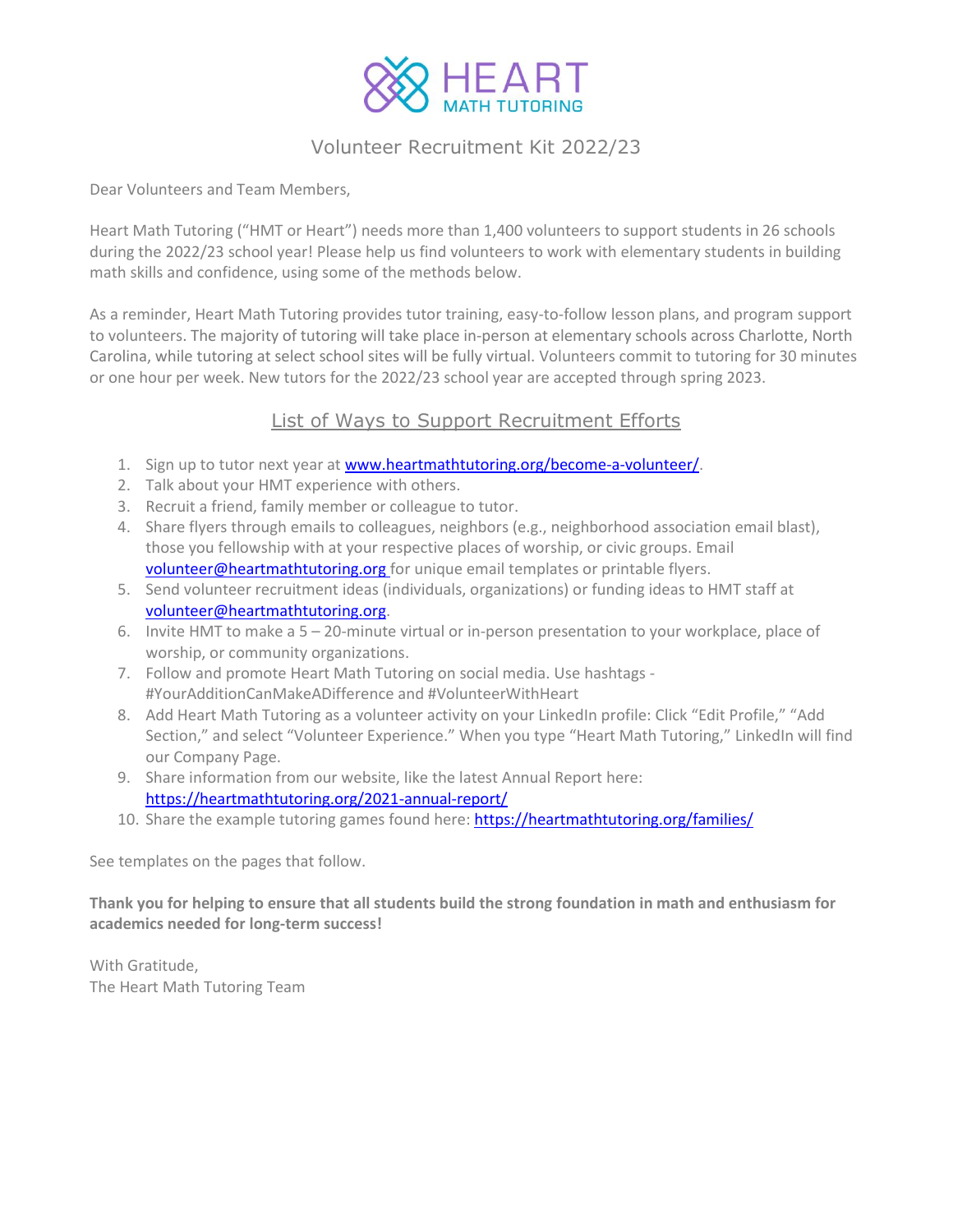# Friend/Colleague Email Template

Hi [Name],

I hope you are doing well! I am a volunteer with Heart Math Tutoring, a non-profit that recruits volunteers to serve as tutors for elementary school students across Charlotte. We are currently recruiting volunteer tutors for the 2022/23 school year.

[Explain why you're emailing, if there's a reason, e.g., I know you have a passion for education, and this is a great way to make a big difference in a child's life with a small amount of time.]

Volunteers have the option to work with students either virtually or in-person each week starting in fall 2022. Heart Math Tutoring provides an easy-to-follow curriculum with interactive activities and games, and a Program Coordinator to support students and tutors.

[Give personal details about your own experience, e.g. I volunteer on Tuesdays from 7:45-8:45 for Montclaire Elementary, and the process is very easy. I work with a  $3<sup>rd</sup>$  grade boy who is precious!]

If you have an hour to share each week then I highly encourage you to sign-up here: [www.heartmathtutoring.org/become-a-volunteer/](http://www.heartmathtutoring.org/become-a-volunteer/) or reach out to [volunteer@heartmathtutoring.org](mailto:volunteer@heartmathtutoring.org) with any questions.

Many thanks, [Name]

### Partner Organization Email Template

Hi [Name],

I hope you are well! I am a volunteer with Heart Math Tutoring, a non-profit that recruits and supports volunteers to serve as math tutors for elementary school students across Charlotte. We are currently looking for volunteers for the 2022/23 school year.

[Explain why you're emailing, if there's a reason, e.g. I know your organization values volunteerism and community involvement, or I know you have been looking for ways to support the community, or I know you have been looking for ways to continue supporting students at [School Name] etc.]

Volunteers work with students for 30 minutes or one hour each week. Heart provides a proven curriculum with fun interactive games, as well as training and support from a Program Coordinator. Heart plans for the majority of tutoring to take place in-person at elementary schools across Charlotte, North Carolina, while tutoring at select school sites will be fully virtual. New tutors for the 2022/23 school year are accepted through spring 2023. Sign-up here to be paired with a student [www.heartmathtutoring.org/become-a-volunteer/.](http://www.heartmathtutoring.org/become-a-volunteer/)

I would be delighted to speak with someone further about how we might work with [your group] should this be of interest to [your employees/members, etc.]. Please reach out to me at [email address] or let me know if I can introduce you to someone on Heart Math Tutoring's team.

Best Regards, [Name]